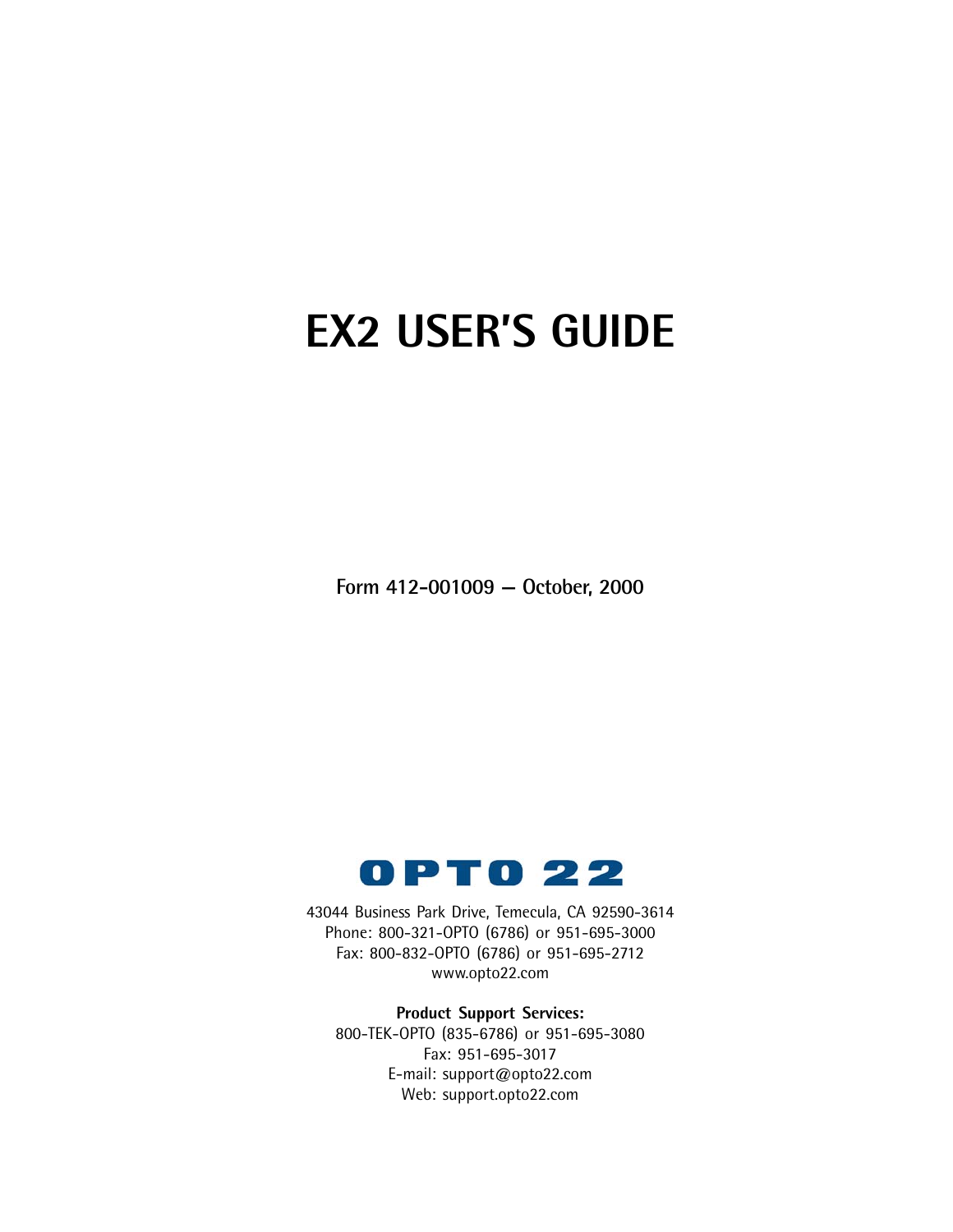#### **EX2 User's Guide Form 412-001009 — October, 2000**

All rights reserved. Printed in the United States of America.

The information in this manual has been checked carefully and is believed to be accurate; however, Opto 22 assumes no responsibility for possible inaccuracies or omissions. Specifications are subject to change without notice.

Opto 22 warrants all of its products to be free from defects in material or workmanship for 30 months from the manufacturing date code. This warranty is limited to the original cost of the unit only and does not cover installation, labor, or any other contingent costs. Opto 22 I/O modules and solid-state relays with date codes of 1/96 or later are guaranteed for life. This lifetime warranty excludes reed relay, SNAP serial communication modules, SNAP PID modules, and modules that contain mechanical contacts or switches. Opto 22 does not warrant any product, components, or parts not manufactured by Opto 22; for these items, the warranty from the original manufacturer applies. These products include, but are not limited to, the OptoTerminal-G70, OptoTerminal-G75, and Sony Ericsson GT-48; see the product data sheet for specific warranty information. Refer to Opto 22 form number 1042 for complete warranty information.

-----------------------------------------------

Opto 22 FactoryFloor, Cyrano, Optomux, and Pamux are registered trademarks of Opto 22. Generation 4, ioControl, ioDisplay, ioManager, ioProject, ioUtilities, mistic, Nvio, Nvio.net Web Portal, OptoConnect, OptoControl, OptoDisplay, OptoENETSniff, OptoOPCServer, OptoScript, OptoServer, OptoTerminal, OptoUtilities, SNAP Ethernet I/O, SNAP I/O, SNAP OEM I/O, SNAP Simple I/O, SNAP Ultimate I/O, and SNAP Wireless LAN I/O are trademarks of Opto 22.

ActiveX, JScript, Microsoft, MS-DOS, VBScript, Visual Basic, Visual C++, and Windows are either registered trademarks or trademarks of Microsoft Corporation in the United States and other countries. Linux is a registered trademark of Linus Torvalds. Unicenter is a registered trademark of Computer Associates International, Inc. ARCNET is a registered trademark of Datapoint Corporation. Modbus is a registered trademark of Schneider Electric. Wiegand is a registered trademark of Sensor Engineering Corporation. Nokia, Nokia M2M Platform, Nokia M2M Gateway Software, and Nokia 31 GSM Connectivity Terminal are trademarks or registered trademarks of Nokia Corporation. Sony is a trademark of Sony Corporation. Ericsson is a trademark of Telefonaktiebolaget LM Ericsson.

All other brand or product names are trademarks or registered trademarks of their respective companies or organizations.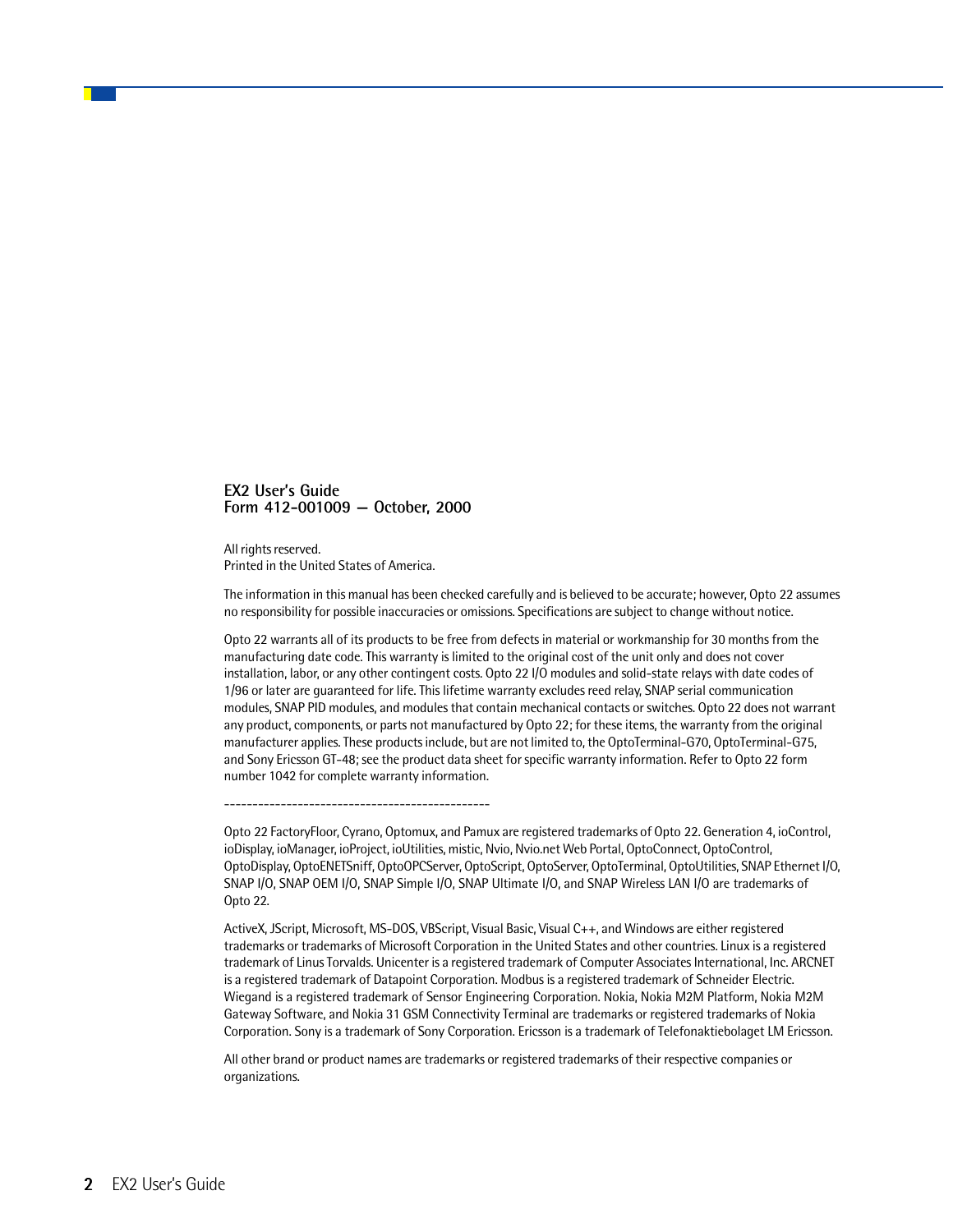### **Description**

The EX2 daughter card is an expansion card for the LC4. The EX2 provides two, independent, full-duplex serial communications ports and a 24-line bidirectional parallel port. The parallel port provides a direct interface to 4-, 8-, 16-, and 24-point I/O module mounting racks. One communication port can be RS-232 with full handshaking or a multidrop compatible RS-422/485 port. The second port is RS-422/485 compatible only.

# **Dimensions**



**Figure 1: EX2 Card Dimensions**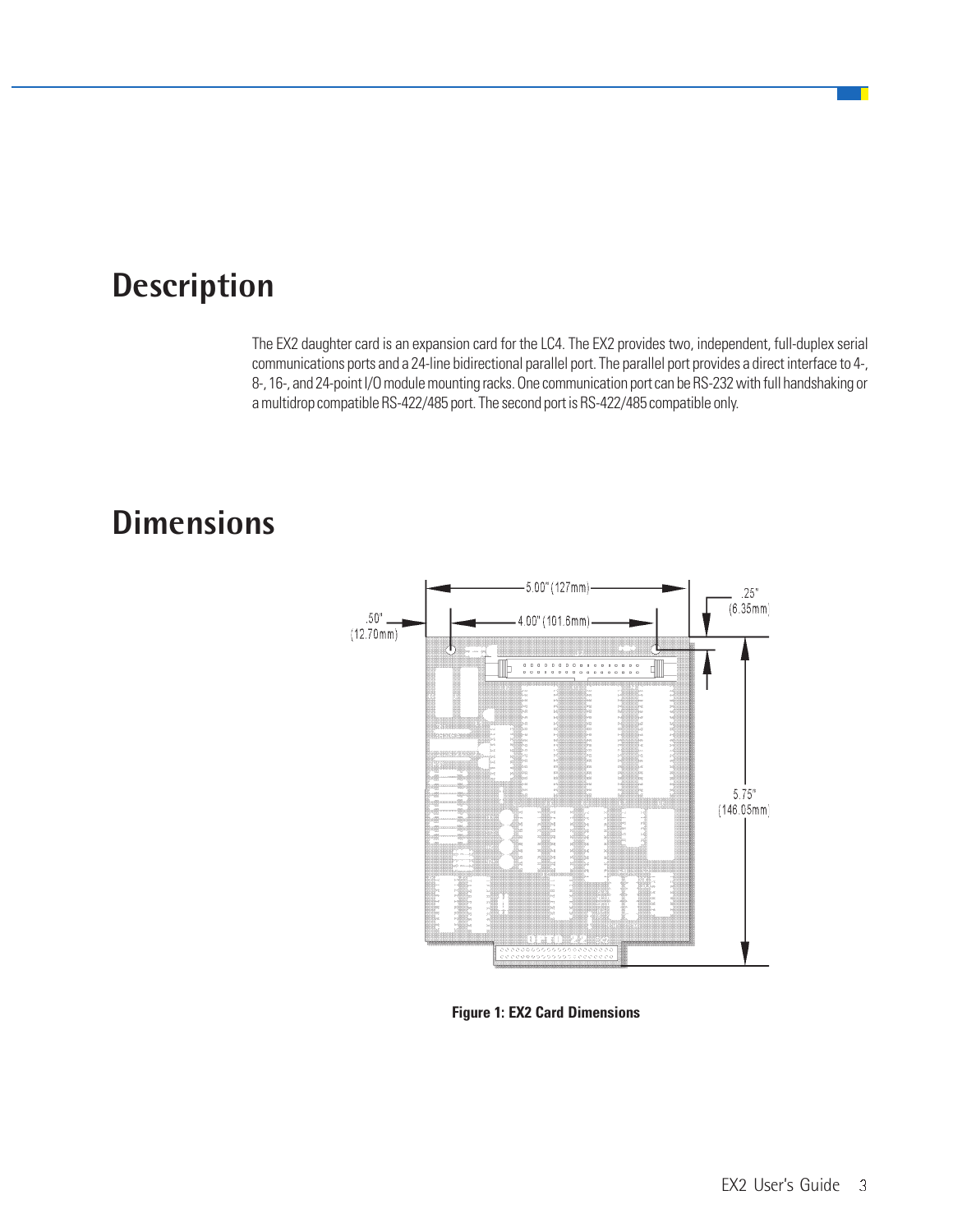

**Figure 2: EX2 Mounting**

### **Serial Ports**

The communications ports use a Z80 Dual Asynchronous Receiver Transmitter (DART) device which is directly accessible from LC4 BASIC and FORTH. The DART registers reside at I/O locations 70 to 73 hex. Baud rates for each serial port are selectable via jumpers labeled "BAUD". The serial ports are labeled as COM 2 for the combination RS-232/RS422/485 port and COM 3 for the RS/485 port. The RS-422/485 lines of both ports are accessible from the female 9-pin D-shell connector labeled J3. The RS-232 lines are accessible from the male 9-pin D-shell connector labeled J4.

LED indicators are provided for the transmit and receive lines of both serial ports. The RS-232 lines are wired-OR with the RS-422/485 lines on the COM 2 port so that two different devices can be permanently connected together. However it is important to note that only one device can access the port at any one time or characters will be erroneous.

A jumper block labeled "Group A" provides termination and bias resistor connections for both RS-422/485 ports.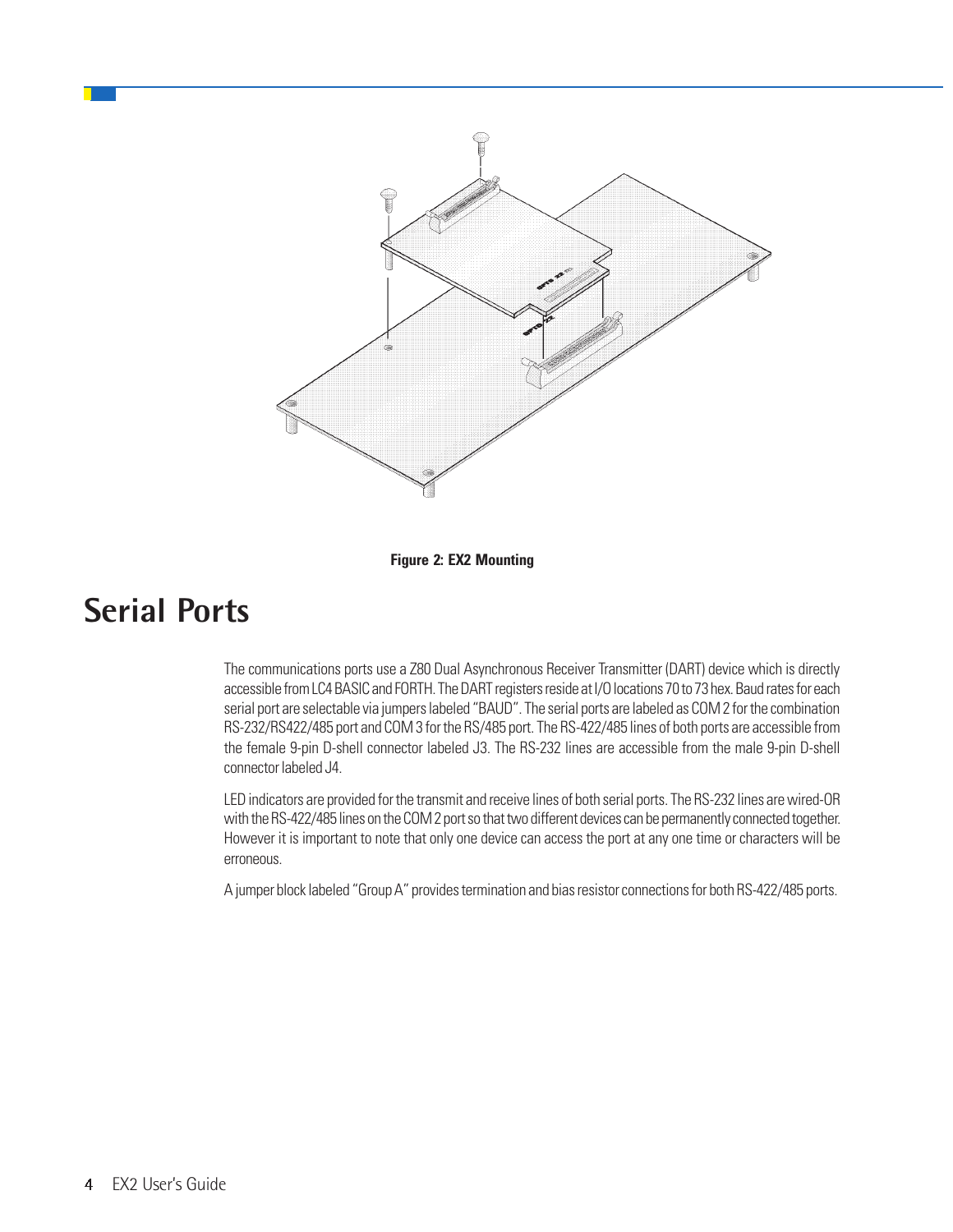### **RS-232 Connection Pin Descriptions**

| Pin | Description               |
|-----|---------------------------|
|     | No Correction             |
| 2   | Transmit (TX)             |
| 3   | Receive (RX)              |
| 4   | Request-to-Send (RTS)     |
| 5   | Clear-to-Send (CTS)       |
| 6   | No Connection             |
| 7   | Ground (GND)              |
| 8   | No Connection             |
| g   | Data Terminal Ready (DTR) |

### **RS-422/485 Connection Pin Descriptions**

| Pin | <b>Description</b>        |
|-----|---------------------------|
| 1   | COM 2 Transmit + $(2TX+)$ |
| 2   | COM 2 Transmit - (2TX-)   |
| 3   | Ground (GND)              |
| 4   | COM 3 Transmit + (3TX+)   |
| 5   | COM 3 Transmit - (3TX-)   |
| 6   | COM 2 Receive + (2RX+)    |
| 7   | COM 2 Receive - (2RX-)    |
| 8   | COM 3 Receive + (3RX+)    |
|     | COM 3 Receive - (3RX-)    |

a T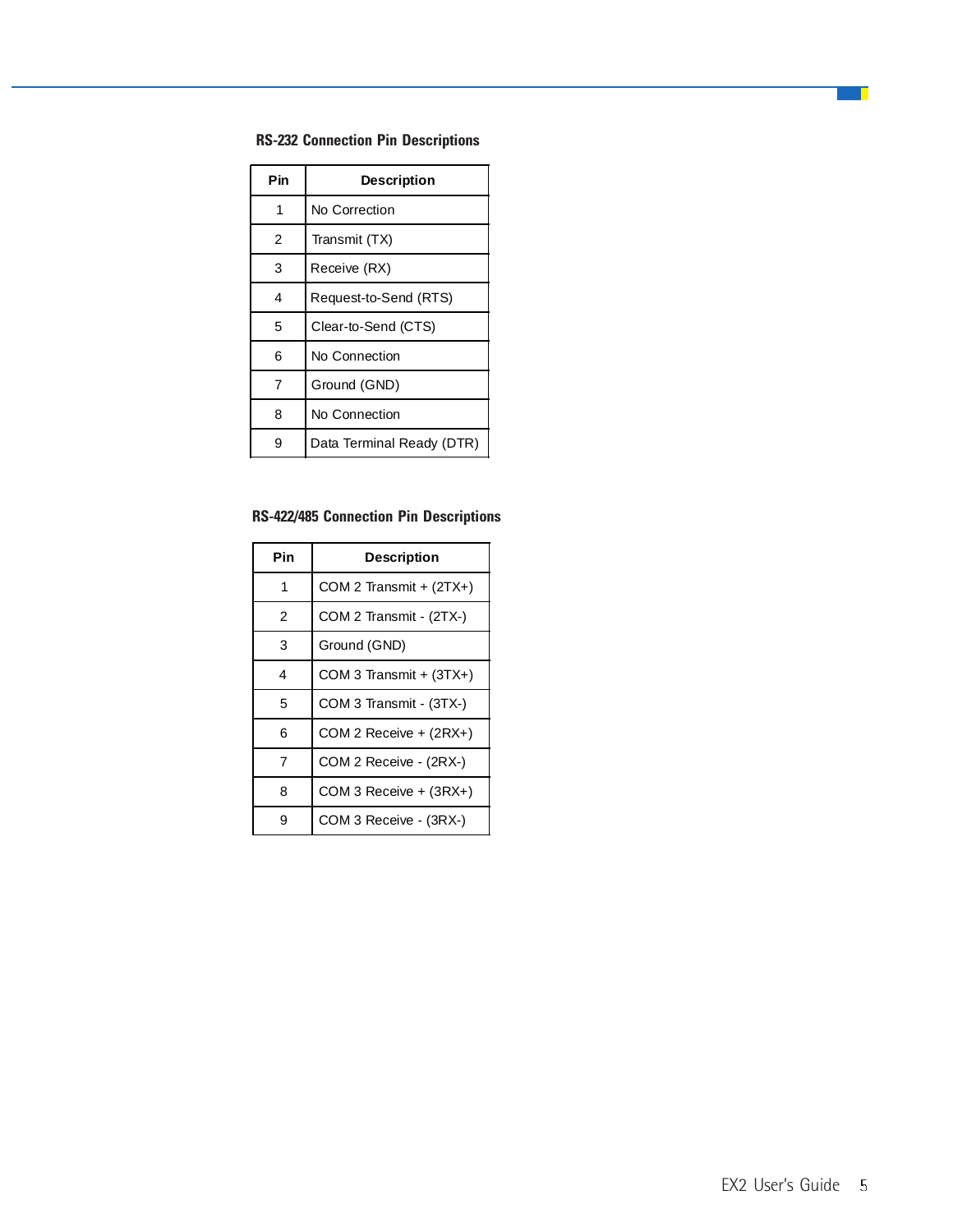

**Figure 3: Group A Communications Jumpers**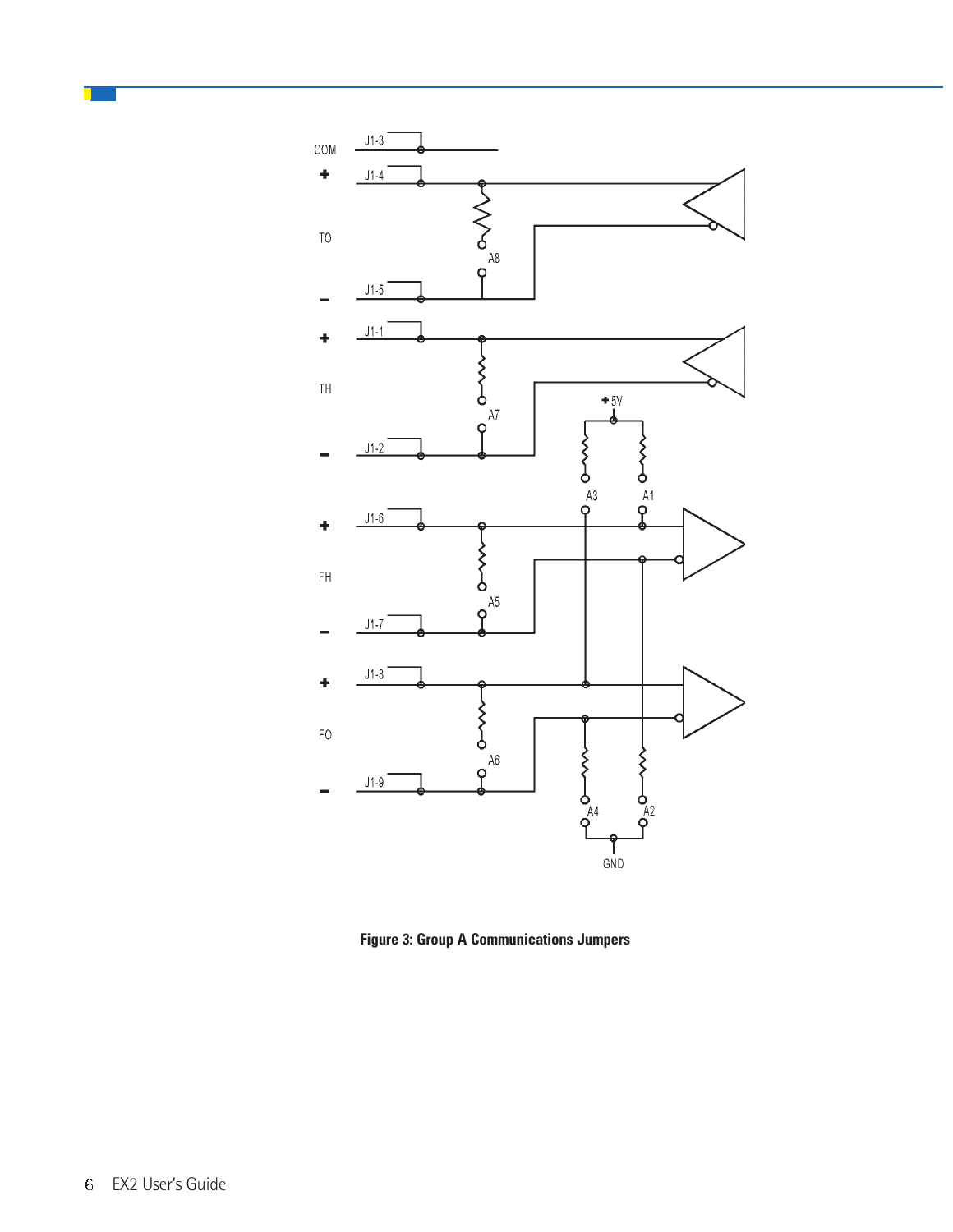# **Parallel Port**

The parallel interface consists of two 6821 Peripheral Interface Adapter (PIA) chips which provide a total of 24 lines of unbuffered bidirectional I/O lines. The registers of the PIA for the lower 16 lines resides at I/O locations 80 to 83 hex. The registers of the PIA for the upper 8 I/O lines (port A of 6821) resides at I/O locations 88 to 8B hex. The second PIA's port B is not connected. The parallel lines are accessed via connector J2 on the EX2 daughter card. Ports CA and CB on both PIA's are unused.

| Pin     | <b>Description</b> |
|---------|--------------------|
| J2-1    | <b>PIA2-A7</b>     |
| $J2-3$  | PIA2-A6            |
| $J2-5$  | <b>PIA2-A5</b>     |
| J2-7    | PIA2-A4            |
| $J2-9$  | PIA2-A3            |
| J2-11   | <b>PIA2-A2</b>     |
| $J2-13$ | <b>PIA2-A1</b>     |
| $J2-15$ | PIA2-A0            |
| J2-17   | PIA1-B7            |
| $J2-19$ | PIA1-B6            |
| $J2-21$ | <b>PIA1-B5</b>     |
| $J2-23$ | PIA1-B4            |
| $J2-25$ | <b>PIA1-B3</b>     |
| $J2-27$ | PIA1-B2            |
| $J2-29$ | <b>PIA1-B1</b>     |
| $J2-31$ | PIA1-B0            |
| J2-33   | PIA1-A7            |
| $J2-35$ | PIA1-A6            |
| $J2-37$ | <b>PIA1-A5</b>     |
| $J2-39$ | <b>PIA1-A4</b>     |
| $J2-41$ | PIA1-A3            |
| J2-43   | PIA1-A2            |
| J2-45   | <b>PIA1-A1</b>     |
| $J2-47$ | PIA1-A0            |

NOTES: PIA1 is at I/O address 80–83 hex. PIA2 is at I/O address 88–8B hex. All even numbered pins on J2 are connected to ground.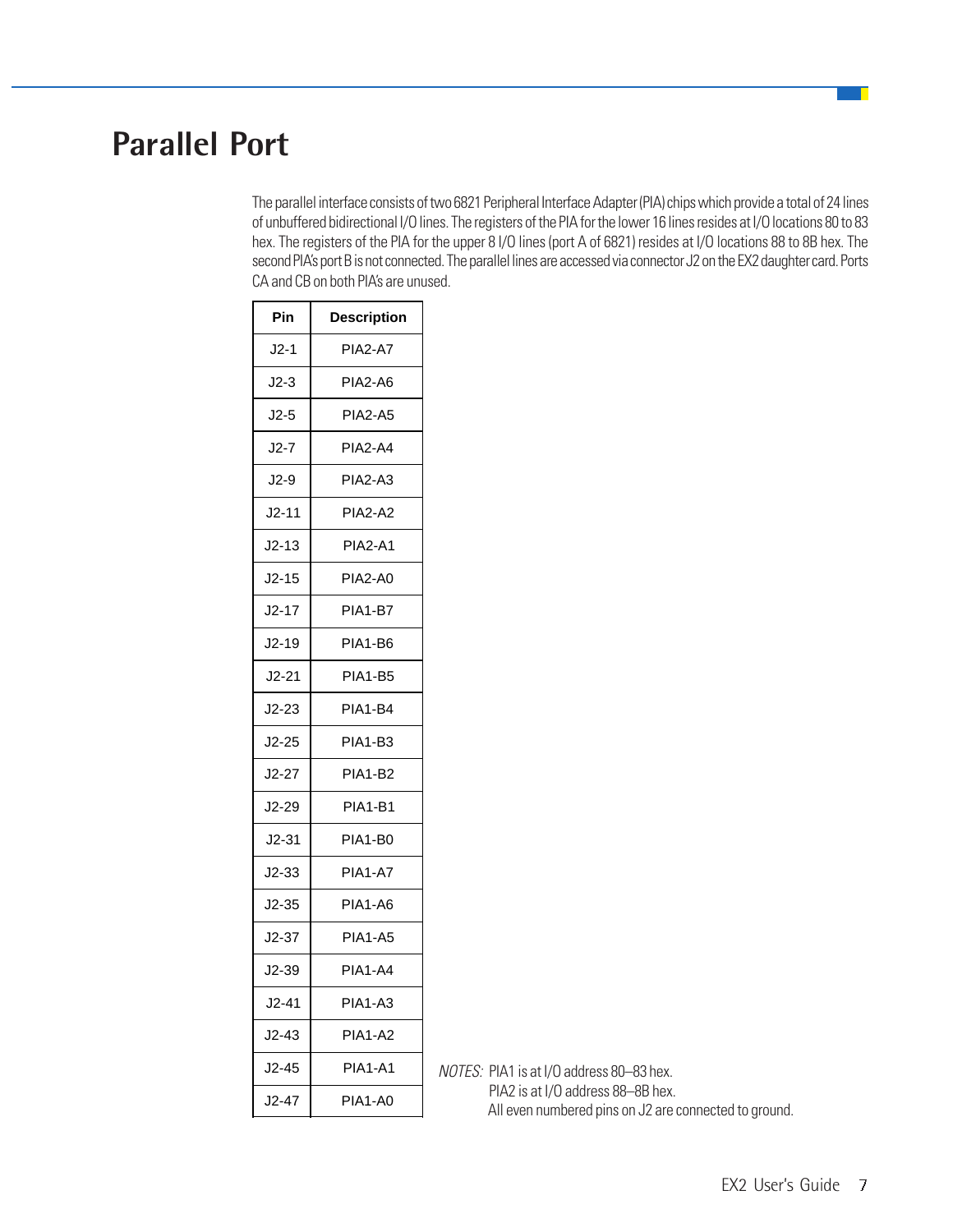### **Programming**

| <b>Address</b> | Register       | I/O Lines      |
|----------------|----------------|----------------|
| 80 hex         | Data Reg. A    | J2-47 to J2-33 |
| 81 hex         | Control Reg. A |                |
| 82 hex         | Data Reg. B    | J2-31 to J2-17 |
| 83 hex         | Control Reg. B |                |
| 88 hex         | Data Reg. A    | J2-15 to J2-1  |
| 89 hex         | Control Reg. A |                |
| 8A hex         | Unused         |                |
| 8B hex         | Unused         |                |

There are 8 I/O locations used by both PIA devices. These locations are shown in the following table:

Programming the PIA devices requires that the devices first be initialized. Each I/O line is configurable as an input line is configurable as an input line or an output line and therefore a configuration byte must be written to each port. The following steps show the sequence of operations for initializing a port.

- 1. Write a 0 to the corresponding control register.
- 2. Write the configuration byte to the data register. (Setting a bit to 1 sets the corresponding I/O line to an output. Setting a bit to 0 sets that I/O line to an input).
- 3. Write a hex 34 to the control register.

#### **Example:**

The following BASIC example initializes the I/O lines at J2–47, J2–45 as outputs and lines J2–43 through J2–33 as inputs. Remember, the PIA devices are I/O mapped and require the use of the OUT and INP () statements in BASIC, (or the P! and P@ words in FORTH).

| 100 OUT &h81,0     | 'set control req. A             |
|--------------------|---------------------------------|
| 110 OUT &h80,3     | 'first two bits = 1, rest = $0$ |
| 120 OUT &h81, &h34 | 'reset control req. A           |

After initialization, data can be read or written by accessing that port's data register. The following example reads the status of the input lines J2–47 through J2–33.

```
200 STATUS% = INP(&h80) AND &h03 'read and mask off first two bits
```
The following example shows how to activate I/O lines J2–47 and J2–45 and leave all others off.

300 OUT &h80, &hFC Turn on first two bits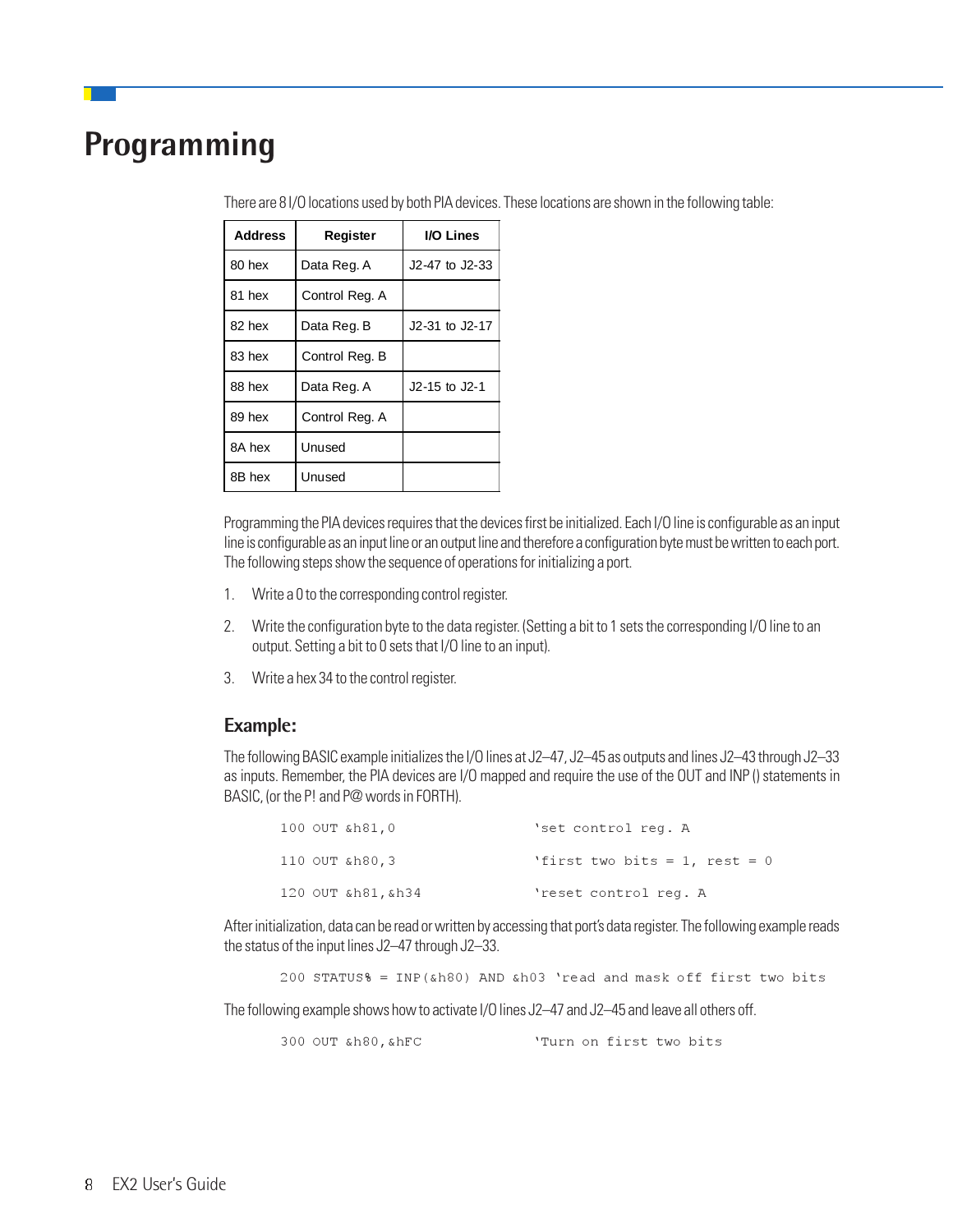# **Serial Ports**

The two serial ports on the EX2 daughter card can be accessed using the BASIC statements, OPEN, ON COM..., PRINT  $#$ , and INPUT  $#$ .

a T